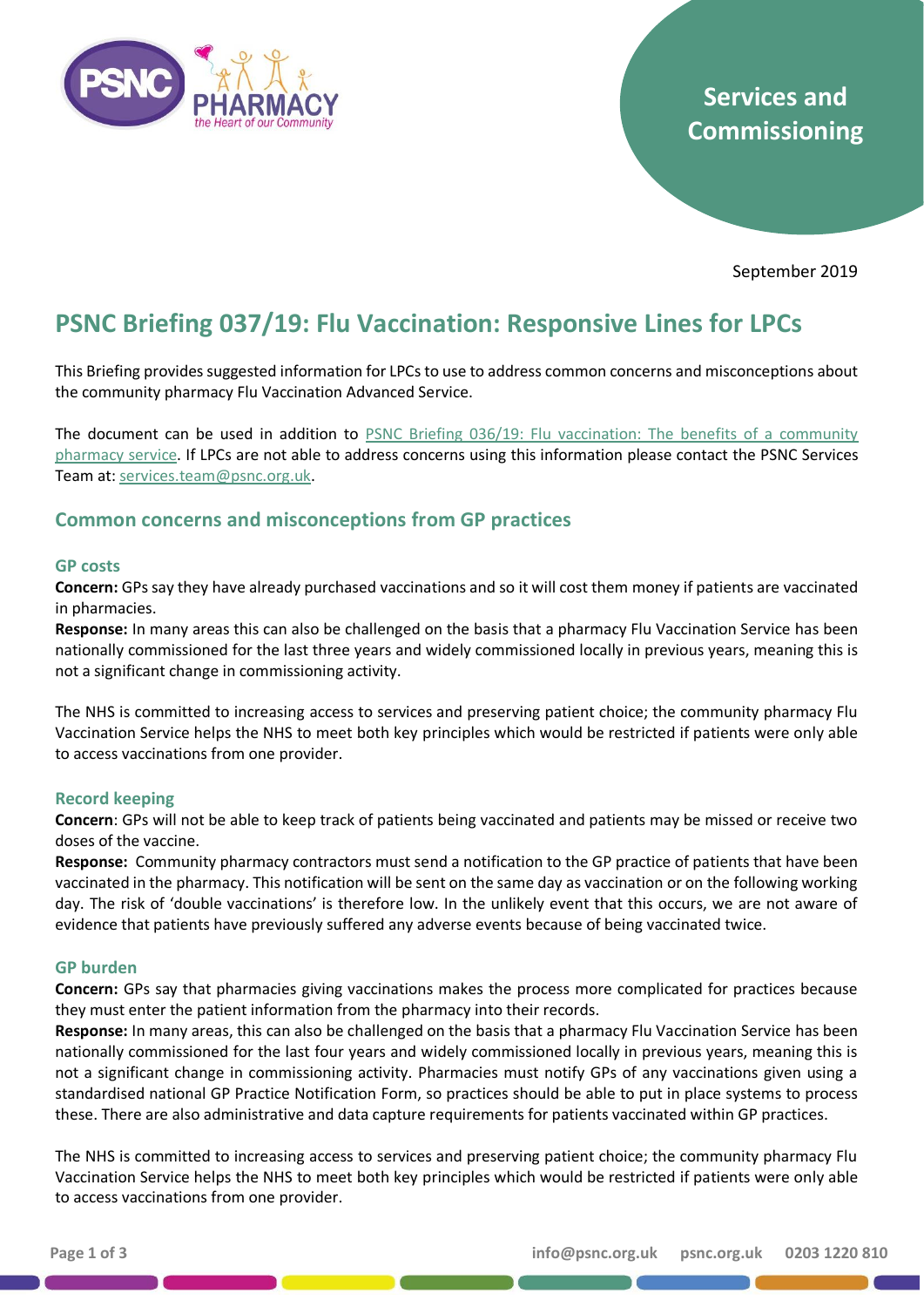

#### **Training**

#### **Concern:** Pharmacists are not qualified to vaccinate patients.

**Response:** All pharmacists providing the service will have undertaken training which covers the national Core Curriculum for Immunisation Training. Face-to-face training on injection technique and basic life support (including the administration of adrenaline for anaphylaxis) is undertaken at least every three years (which is likely to be much more frequently than the training GPs or practice nurses undertake).

Pharmacies will have an anaphylaxis kit available as per the recommendations in the Green Book.

Once again this can be challenged on the grounds that many pharmacies have provided the national Flu Vaccination Service for the last three years and were previously providing locally commissioned flu vaccination services for several years, safely and effectively.

#### **CQC registration**

**Concern:** Pharmacists should be registered with the Care Quality Commission (CQC) to provide the service. **Response:** The CQC does not regulate community pharmacies in relation to the provision of pharmaceutical services; that is the role of the General Pharmaceutical Council (GPhC). The GPhC regularly inspects community pharmacies to ensure compliance with their standards. Pharmacies have been inspected by the professional regulator on a regular basis for over a century; the other healthcare regulators are only just starting to adopt an inspection approach.

#### **Payment**

**Concern:** Pharmacies are being paid more than GP practices to vaccinate patients.

**Response:** That is incorrect. In 2015/16 both contractors and GP practices were paid a fee of the same value for vaccinating a patient (£7.64) whereas in the last two years GP practices received a higher fee which they will receive again this year.

Community pharmacies receive £8.08 for vaccinating a patient, plus an additional fee of £1.50 is paid per vaccination to contractors (total £9.58). This is in recognition of costs incurred relating to the provision of the service including training, revalidation and disposal of clinical waste; such costs are not reimbursed elsewhere in the Community Pharmacy Contractual Framework.

GPs get paid £10.06 for vaccinating a patient as well as being paid a dispensing fee for each vaccine (also referred to as the Personally Administered fee) the value of which is dependent on the volume of items administered (range 230.8p to 204.4p for dispensing doctors or 240.5p to 214p for non-dispensing doctors) (see [The General Medical](https://www.gov.uk/government/publications/nhs-primary-medical-services-directions-2013)  [Services Statement of Financial Entitlements \(Amendment No. 3\) Directions 2016](https://www.gov.uk/government/publications/nhs-primary-medical-services-directions-2013) for details). GP practices also have their clinical waste disposal paid for by NHS England.

#### **Cherry picking**

**Concern:** Pharmacies will only vaccinate patients who are easy to reach, leaving GPs to tackle the harder to reach groups.

**Response:** There is no evidence to suggest that this will be the case; in fact, pharmacies have more regular contact with many vulnerable people and their carers than any other healthcare professionals do. A 2014 study by researchers at Durham University showed that access to pharmacies is greater in areas of higher deprivation (see: [http://bmjopen.bmj.com/content/4/8/e005764.full\)](http://bmjopen.bmj.com/content/4/8/e005764.full), so it is likely that pharmacies will help to reach patients who would not otherwise be vaccinated. In an analysis of 32 flu vaccination services commissioned in 2014/15, 16% of vaccinations were administered to those who had not previously received an NHS 'flu vaccination and 15.4% of patients vaccinated would have potentially gone unvaccinated if not for pharmacy, where the GP was unable to provide the service or patient was unable to attend their GP practice.